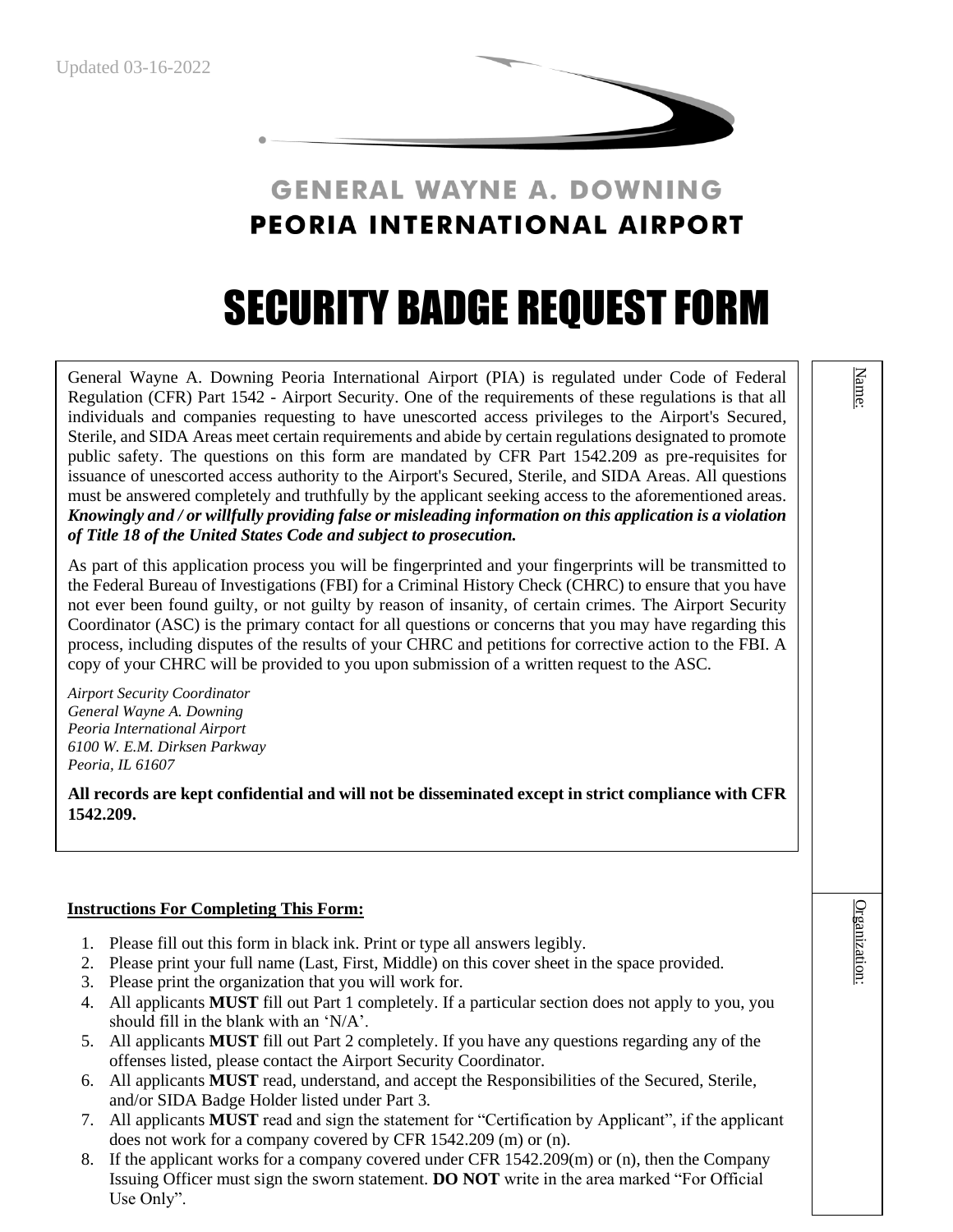# **Part 1: Personal Information**

| Last Name:                       |             |                         |               | <b>First Name:</b>         |                                        | Middle Name (full):                |      |
|----------------------------------|-------------|-------------------------|---------------|----------------------------|----------------------------------------|------------------------------------|------|
| <b>Social Security Number:</b>   |             |                         |               |                            | Maiden names, nicknames, aliases, etc: |                                    |      |
| Date of Birth:                   |             | Place of Birth (state): |               |                            | Country of Birth:                      | Nationality (Citizenship):         |      |
| Sex:<br>$\mathbf F$<br>M         | Race:       |                         |               | <b>Immigration Status:</b> |                                        | Green Card/Work Authorization Num: |      |
| Eye Color:                       | Hair Color: |                         |               | Height:                    | Ft.<br>In.                             | Weight:                            | Lbs. |
| <b>Current Mailing Address:</b>  |             |                         |               |                            |                                        |                                    |      |
| <b>Street</b>                    |             |                         |               |                            |                                        |                                    |      |
| City                             |             |                         |               | State                      |                                        | Zip                                |      |
| Primary Phone Number:            |             |                         | $\frac{1}{2}$ |                            | <b>Other Contact Number:</b>           | and the second control of the      |      |
| <b>Emergency Contact (name):</b> |             |                         |               |                            | <b>Emergency Phone Number:</b>         |                                    |      |

| <b>Employment Information</b> |                     |                                                               |
|-------------------------------|---------------------|---------------------------------------------------------------|
| Company:                      |                     | <b>Work Phone Number:</b>                                     |
| <b>Job Title:</b>             | Date of Employment: | Driving Privileges Needed? Y or N<br>Ramp or Field<br>If yes: |

# **Social Security Number Verification**

I authorize the Social Security Administration to release my Social Security Number and full name to Transportation Security Administration, Enrollments Services and Vetting Programs, Attention: Vetting Programs (TSA-10)/Aviation Worker Program, 6595 Springfield Center Drive, Springfield, VA 20598-6010. I am the individual to whom the information applies and want this information released to verify that my SSN is correct. I know that if I make any representation that I know is false to obtain information from Social Security records, I could be punished by a fine or imprisonment or both.

**SSN & Full Name: \_\_\_\_\_\_\_\_\_\_\_\_\_\_\_\_\_\_\_\_\_\_\_\_\_\_\_\_\_\_\_\_\_\_\_\_\_\_\_\_\_\_\_\_\_\_\_\_\_\_\_\_\_\_\_\_\_\_\_\_\_\_\_\_\_**

**Signature: \_\_\_\_\_\_\_\_\_\_\_\_\_\_\_\_\_\_\_\_\_\_\_\_\_\_\_\_\_\_\_\_\_\_\_\_\_\_\_\_\_\_\_\_\_\_\_\_D.O.B.:\_\_\_\_\_\_\_\_\_\_\_\_\_\_\_\_\_**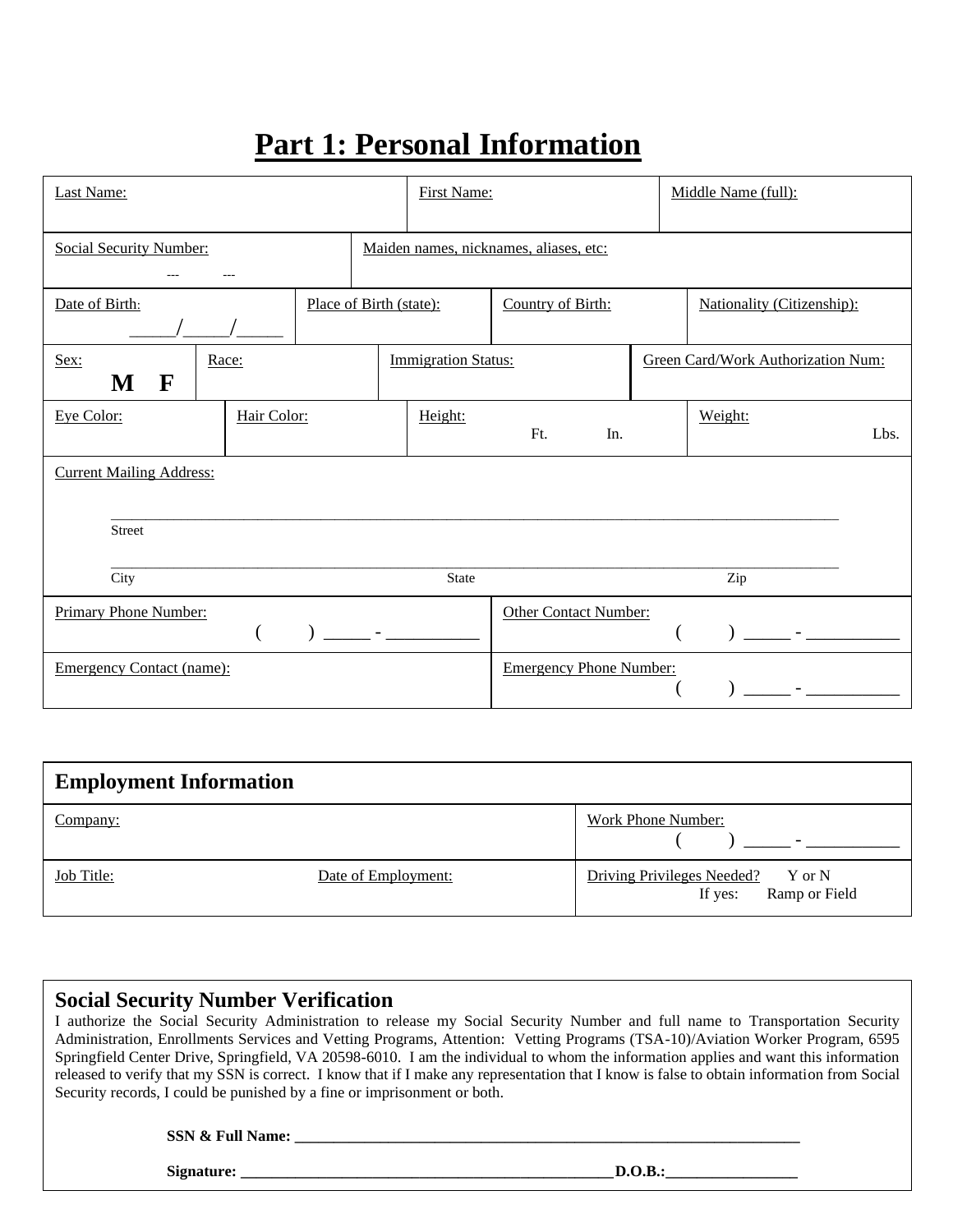## **By signing below, I consent that in the past 10 years; I have never been convicted, or found guilty by reason of insanity-in any jurisdiction-of any of the following crimes:**

- *-* Forgery or Certificates, false marking of aircraft, and other aircraft regulations; *49 USC 46306*
- *-* Interference with air navigation; *49 USC 46308*
- *-* Improper transportation of a hazardous material; *49 USC 46312*
- *-* Aircraft Piracy; *49 USC 46502*
- *-* Interference with flight crewmembers or flight attendants; *49 USC 46504*
- *-* Commission of certain crimes aboard aircraft in flight; *49 USC 46506*
- *-* Carrying a weapon or explosive aboard aircraft; *49 USC 46505*
- *-* Conveying false information and threats; *49 USC 46507*
- *-* Aircraft piracy outside the special aircraft jurisdiction of the United States; *49 USC 46502(b)*
- *-* Lighting violations involving transporting controlled substances; *49 USC 46315*
- *-* Unlawful entry into an aircraft or airport area that serves air carriers or foreign air carriers contrary to established security requirements; *49 USC 46314*
- *-* Destruction of an aircraft or aircraft facility; *18 USC 32*
- *-* Murder or Assault with intent to murder
- *-* Espionage, Sedition, or Treason
- *-* Kidnapping or hostage taking
- *-* Rape or aggravated sexual abuse
- *-* Unlawful possession, use, sale, distribution, or manufacture of an explosive or weapon
- *-* Extortion
- *-* Armed or felony unarmed robbery
- *-* Distribution of, or intent to distribute, a controlled substance
- *-* Felony Arson
- *-* Felony involving a threat
- *-* Any felony involving willful destruction of property; importation or manufacture of a controlled substance; burglary; theft; dishonesty, fraud, or misrepresentation; possession or distribution of stolen property; aggravated assault; bribery; illegal possession of a controlled substance punishable by a maximum term of imprisonment of more than one year.
- *-* Violence at international airports; *18 USC 37*
- *-* Conspiracy or attempt to commit any of the criminal acts listed in this portion of the application.

Signature Date

\_\_\_\_\_\_\_\_\_\_\_\_\_\_\_\_\_\_\_\_\_\_\_\_\_\_\_\_\_\_\_\_\_\_\_\_\_\_\_\_\_\_\_\_\_\_\_ \_\_\_\_\_\_\_\_\_\_\_\_\_\_\_\_

# **Part 3: Certifications**

#### **Responsibilities of the SIDA Badge Holder:**

- 1. Code of Federal Regulation 1542.209 imposes a continuing obligation for all applicants and Secured, Sterile, and/or SIDA Badge Holders to disclose to the Airport Operator, within 24 hours, if he or she is convicted of any disqualifying criminal offense that occurs while he or she has unescorted access authority.
- 2. All SIDA Badges issued by the General Wayne A. Downing Peoria International Airport (PIA) are the property of the Metropolitan Airport Authority of Peoria and must be surrendered upon demand by your employer, on demand by an authorized official of the Airport, or upon termination of your employment at PIA. The cost for initial enrolment in the SIDA system is \$100.00, which is paid by the employer. **Should your badge be lost or stolen, you must immediately report this to the Airport Operations Department. A lost/stolen badge report must be filled out by the individual, signed by their supervisor and turned into Operations before a new badge will be granted.** Replacement of the first unreturned badge will cost the Badge Holder **\$150.00**. Replacement of a second badge will cost the Badge Holder **\$300.00**. There will be no issuance of a third badge after the loss of the second badge issued.
- 3. The holder of the ID is personally responsible for its use and shall display this badge at all times when in the SIDA Area and in accordance with all portions of the Airport's Security Program. The holder shall not deface, alter, intentionally damage, place stickers on, or otherwise change the appearance of the badge. Nor shall the Badge Holder loan or permit others to use the badge. All badges are non-transferable and may only be used by the individual to whom they were issued.